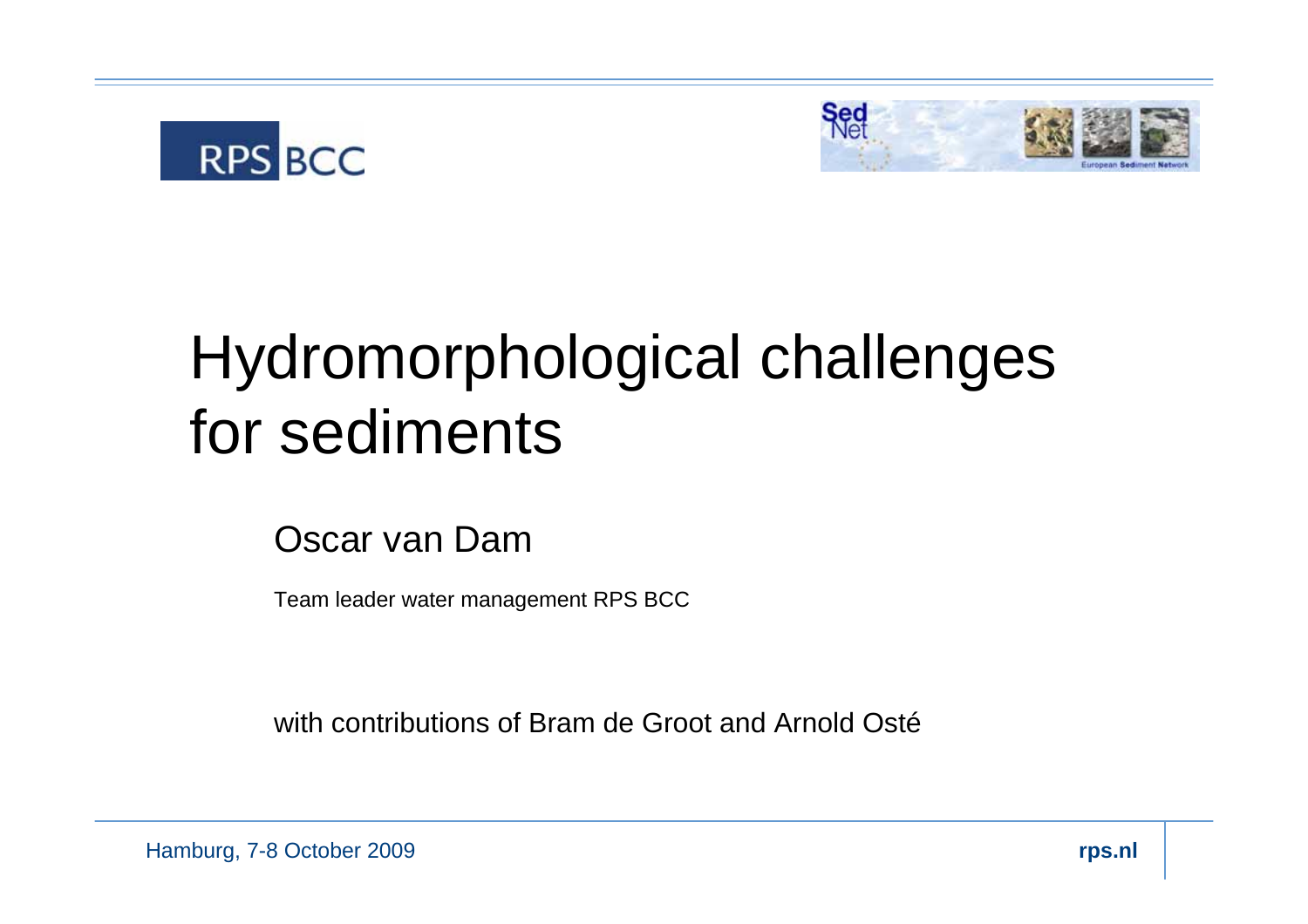



# Hydromorphology?

**Definition:** 

"The knowledge of the shapes in the landscape as created under the influence of water."

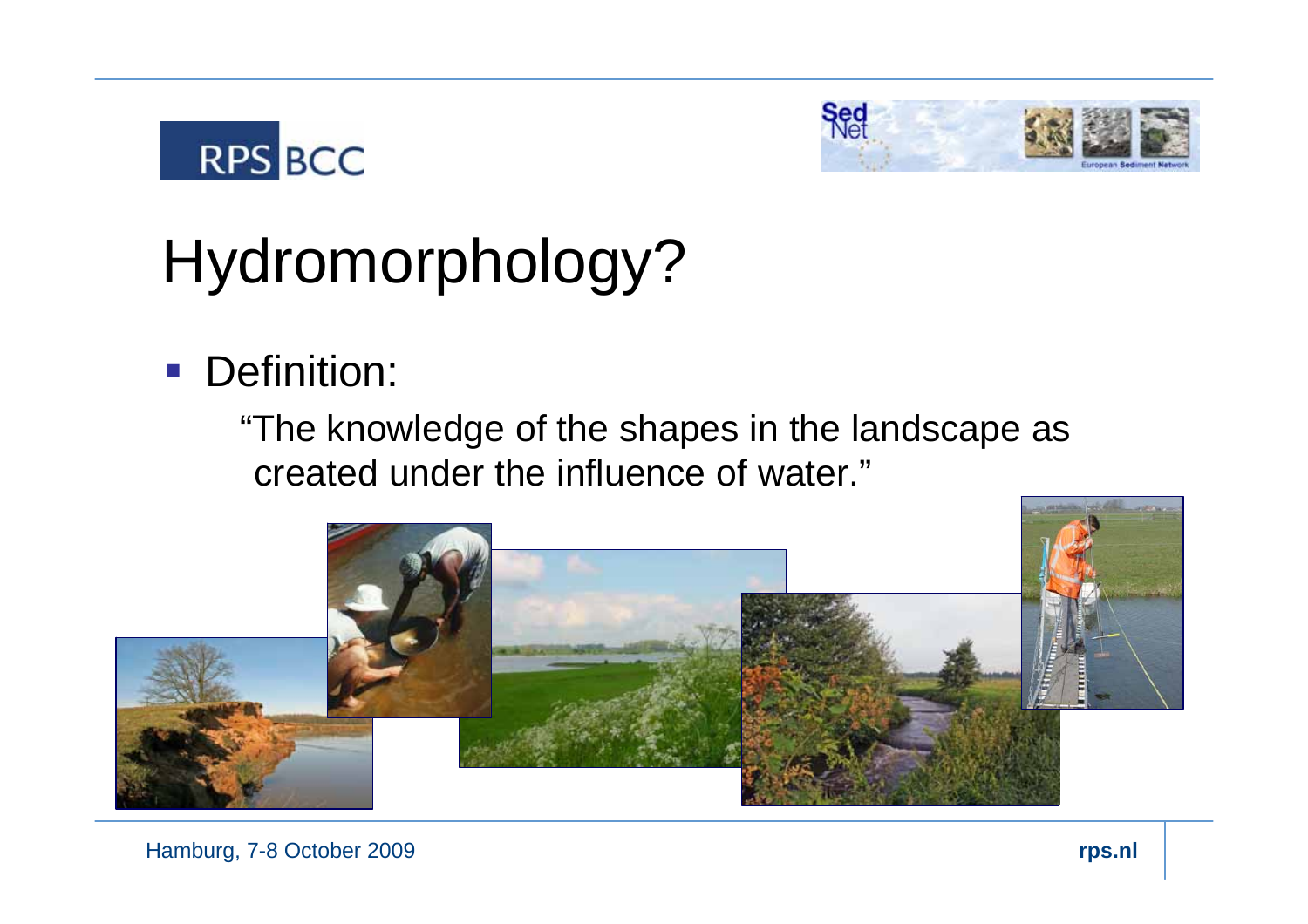



### News: hydromorphology and sediments

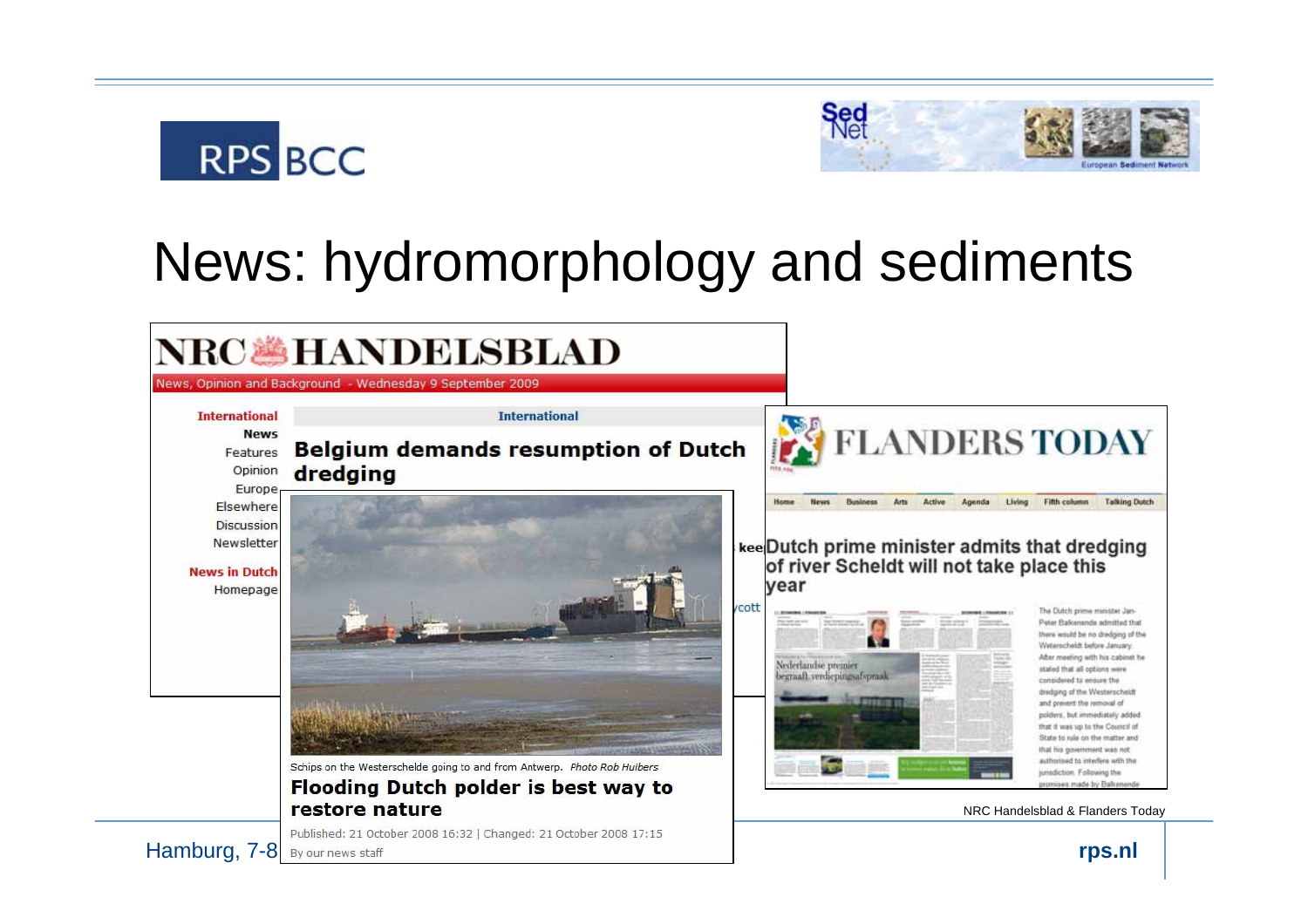



### Sediments and hydromorphology; a true challenge!

- 1. WFD and hydromorphology
- 2. Sediments and ecology
- 3. Examples
- 4. Challenges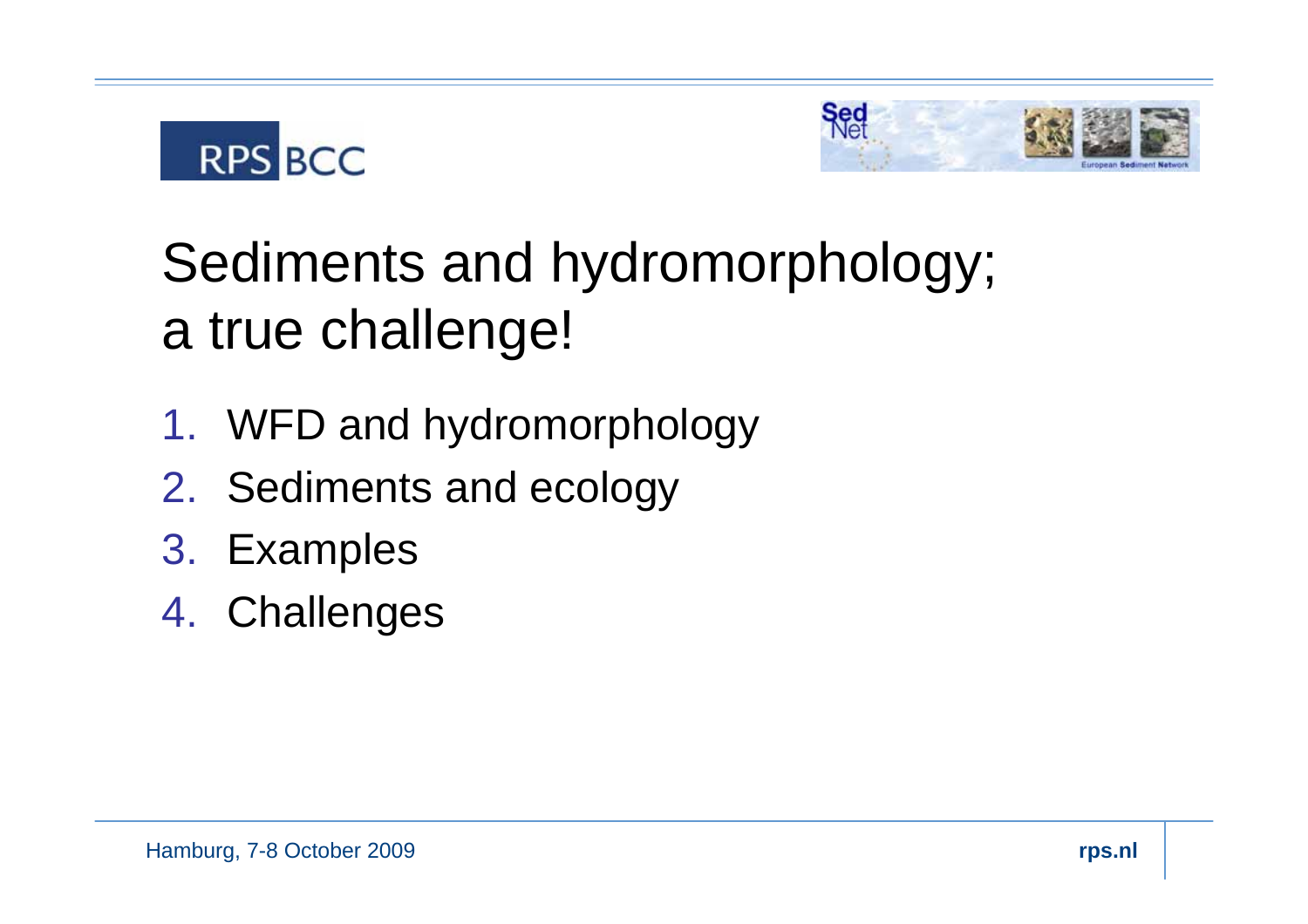# Water Framework Directive

- **European legislation**
- p. Improving water quality & ecology
- **Monitoring:**

**RPS BCC** 

- **Chemical-physical**
- Biological
- => Hydromorphological



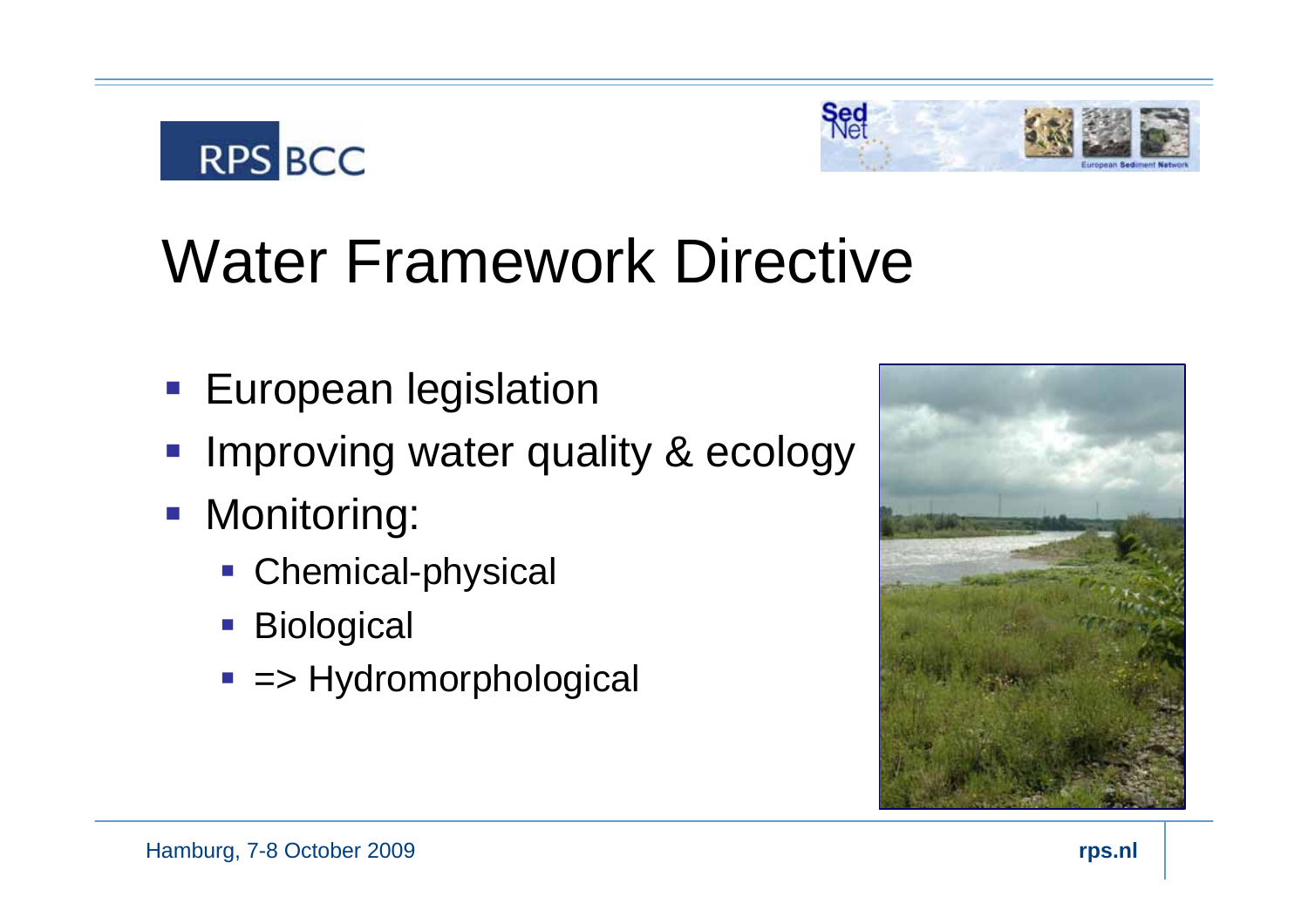

# Sed

## WFD in NL

- **Water types** 
	- **R-type, rivers, creeks and tidal rivers**
	- M- type, lakes, ditches and canals
	- K&O-types, coastal waters
- **Monitoring** 
	- **Handbook Hydromorphology**
	- **Fact sheets per parameter**
- Sediments?

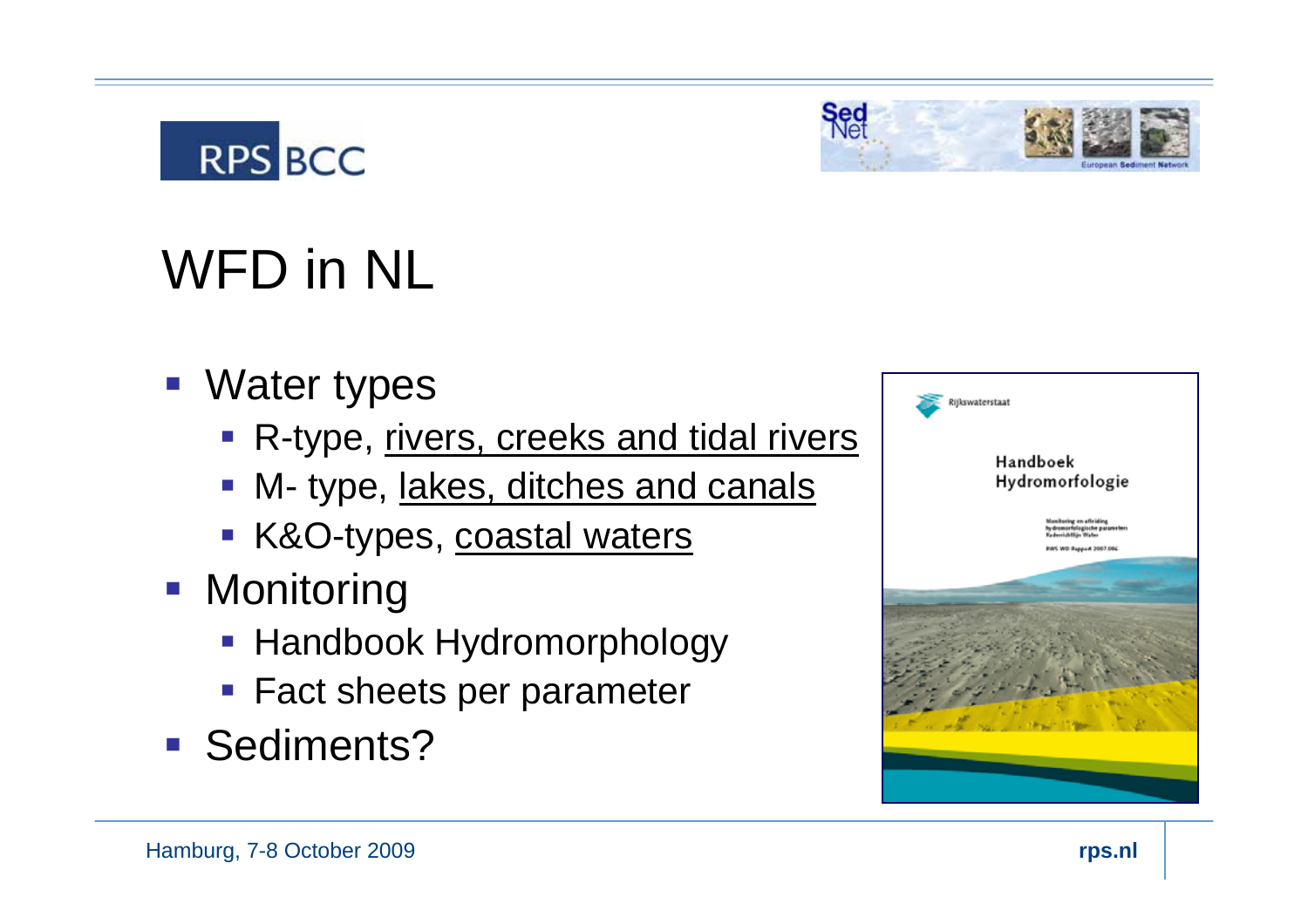



### Hydromorphology in Hamburg?



■ Soil type

■ Bank protection

**Natural flow** 

Hamburg, 7-8 October 2009 **rps.nl**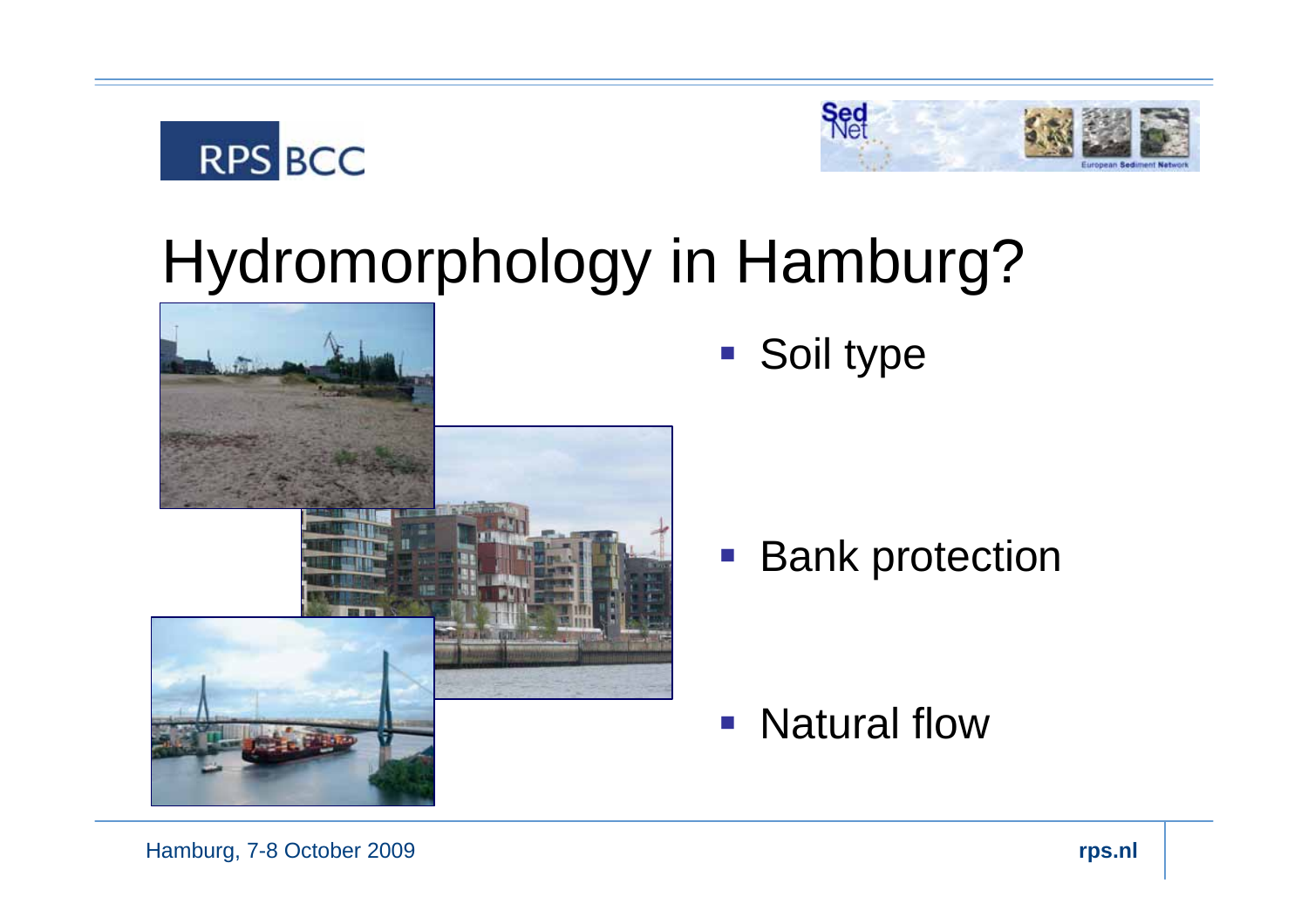



## Sediments and ecology

- **Base for plant rooting**
- **Home for macro fauna**
- **Structure differentiation**
- **Hunting and foraging**

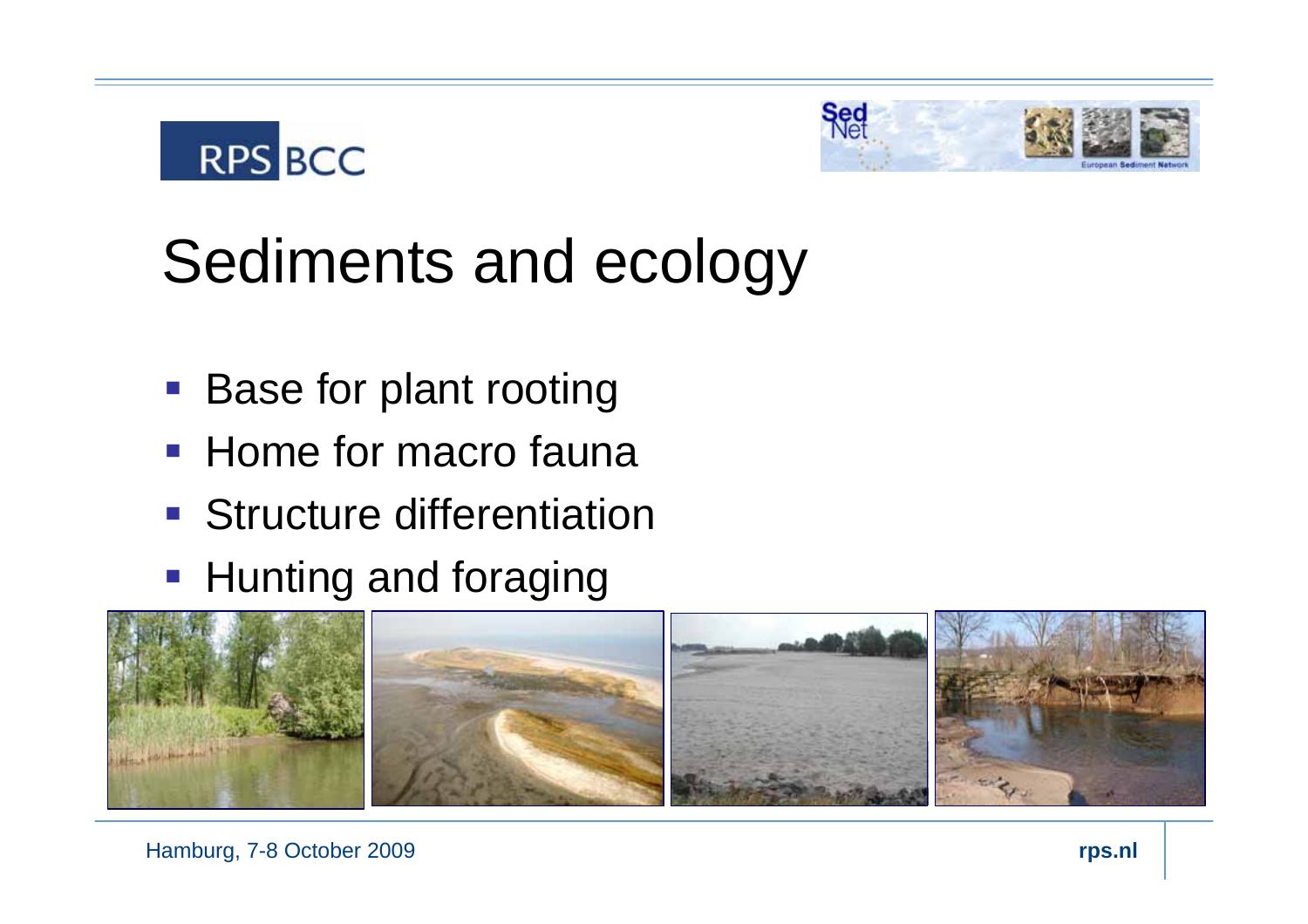



### Sediment related parameters coast

| <b>Quality element</b> | <b>Parameter</b>                                                                                                                                             |
|------------------------|--------------------------------------------------------------------------------------------------------------------------------------------------------------|
| Morphology             | Water depth distribution<br>Soil type (natural, artificial)<br>Substrate composition<br>Tidal zone:<br>a. Type of inter tidal area<br>b. Dry period duration |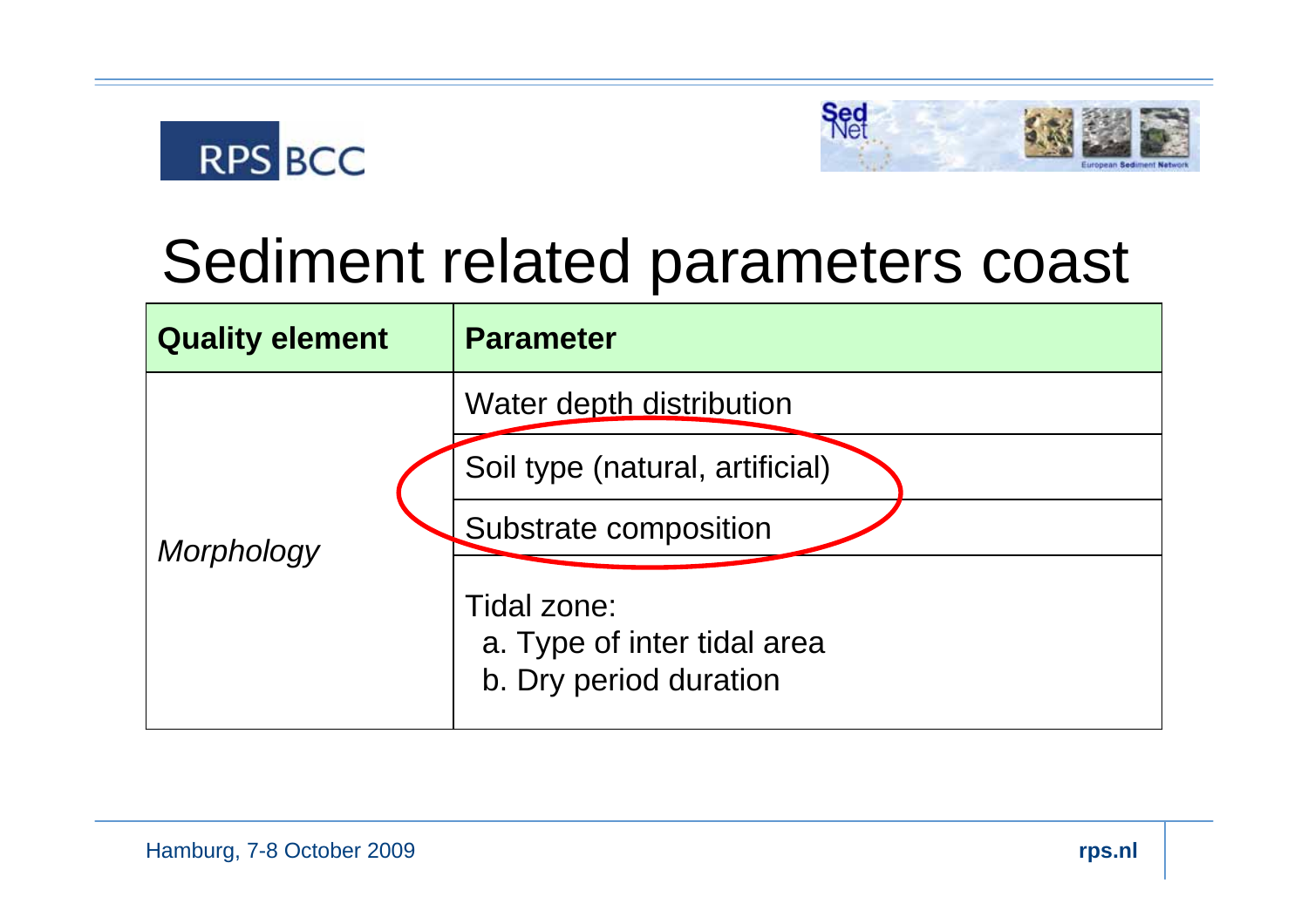



## Example: coastal sedimentation

- Water region: Dutch coast
- **Project: the Sand Engine** 
	- Problem:

Disappearing Dutch coasts

■ Solution:

10-year cycle sand suppletion

**Problem:** 

Extinction marine beach life

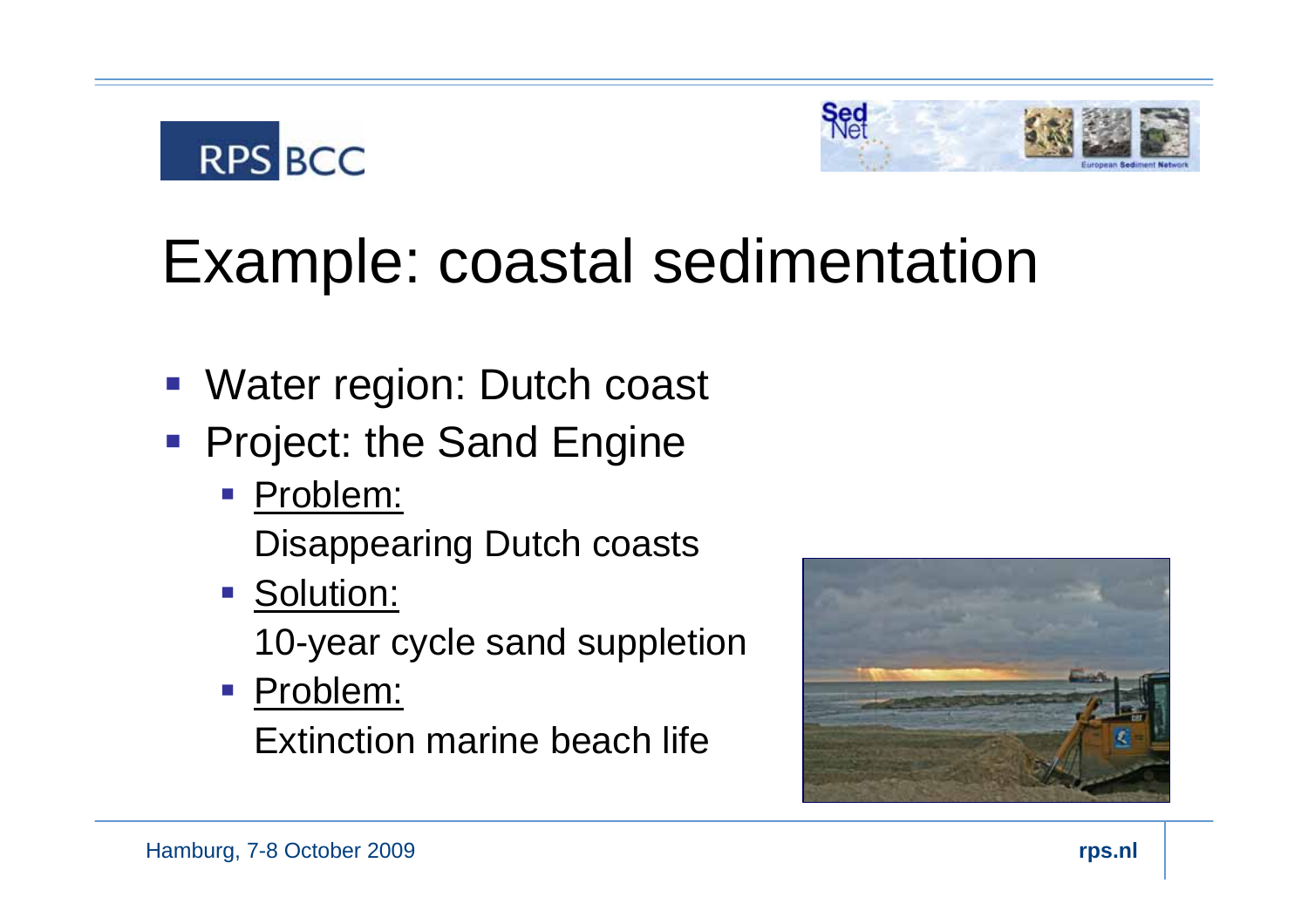

### Example: coastal sedimentation

- **Solution Building with nature:** 
	- **Reconstruction large sediment island**
	- $\Box$ Natural gradual sediment distribution



Artists .**Impression** 



#### Hamburg, 7-8 October 2009 **rps.nl**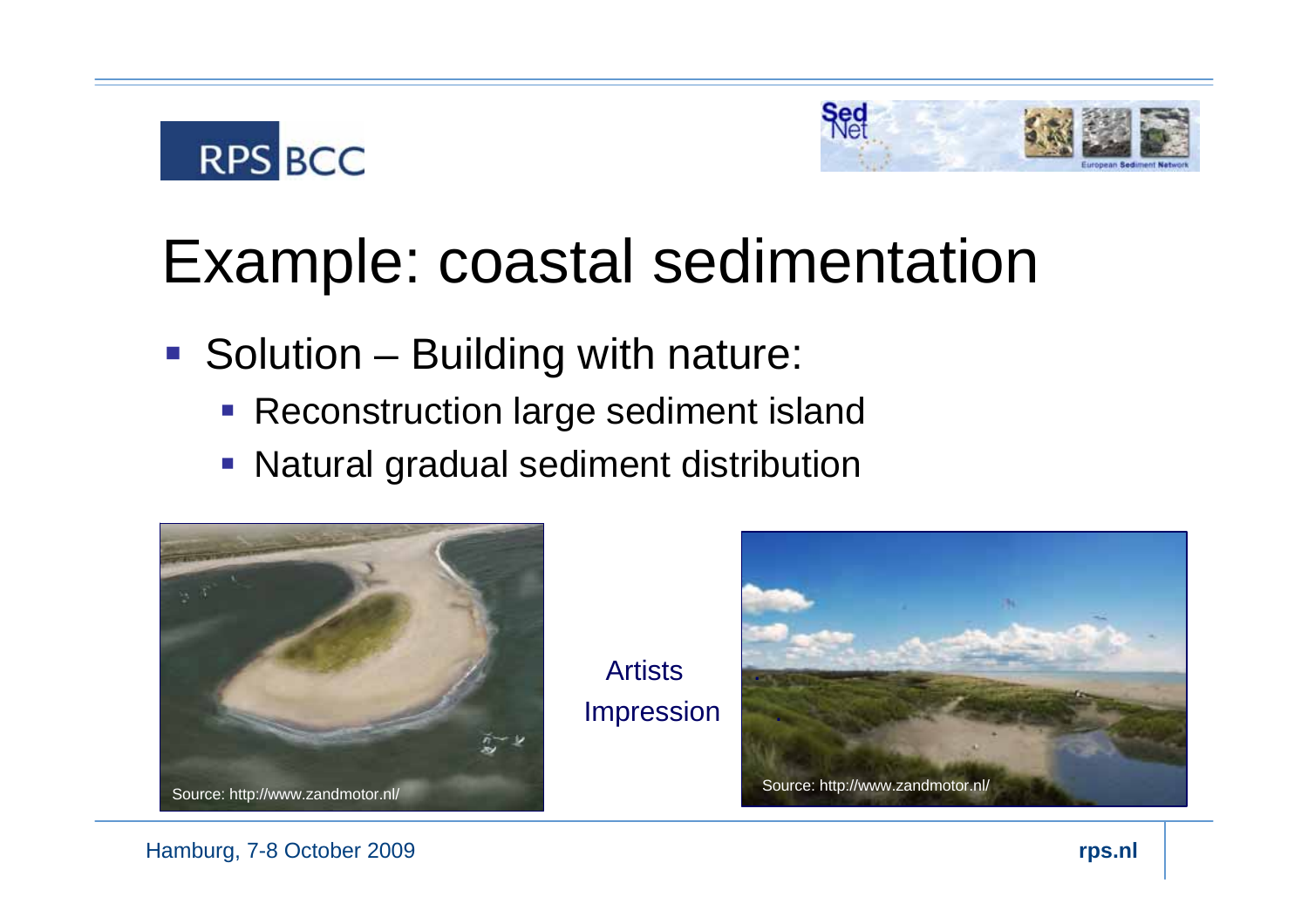



### Sediment related parameters rivers

| <b>Quality element</b> | <b>Parameter</b>                          |
|------------------------|-------------------------------------------|
| Continuity             | Possibility to pass barriers for sediment |
| Morphology             | Drainage pattern                          |
|                        | Cross section and extent of paturalness   |
|                        | Substrate constitution bed                |
|                        | Erosion / sedimentation structures        |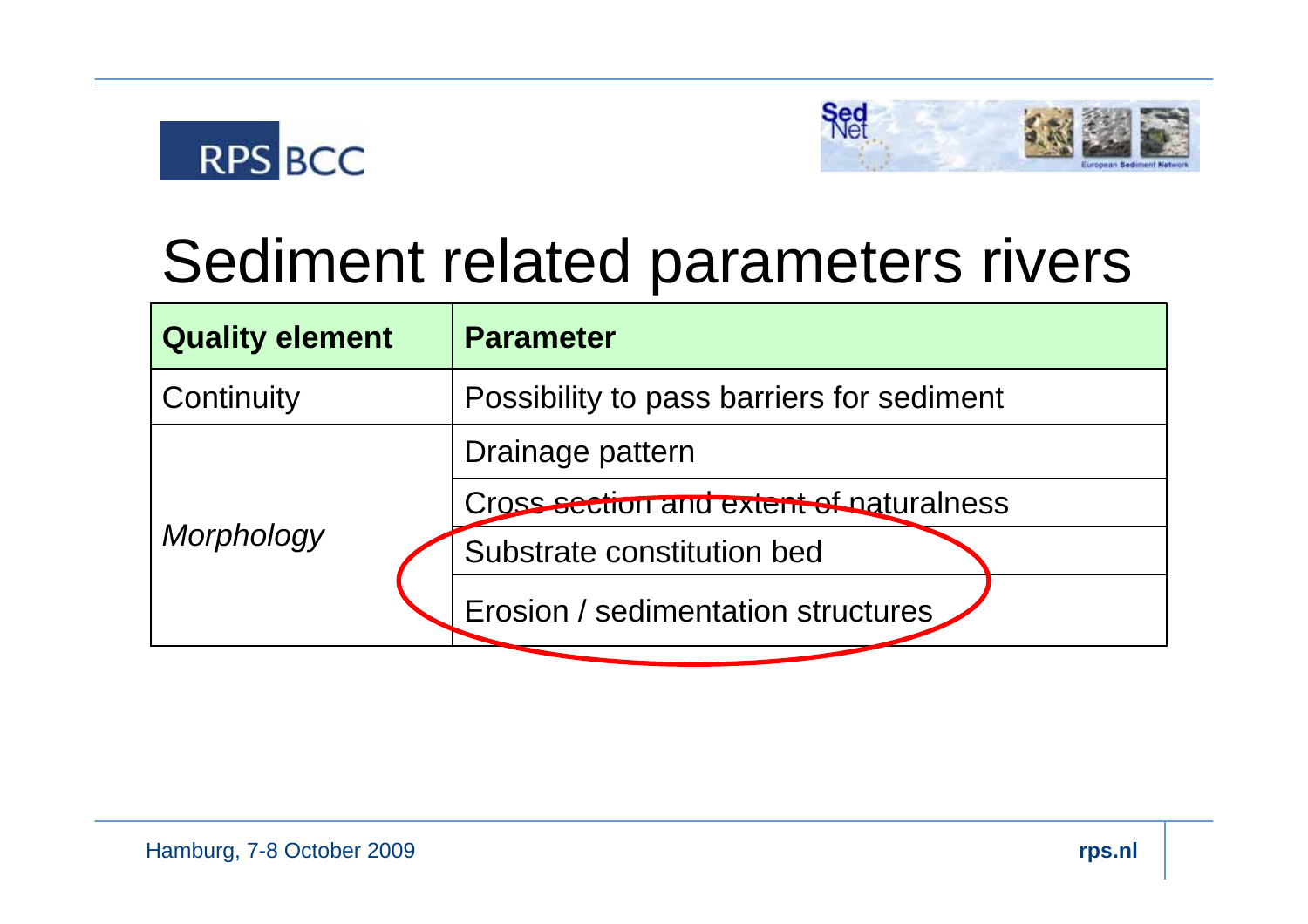

## Example: reconstructing river bed

- Water region 'Velt en Vecht'
- Project: Mariënberg
	- **Enlarging winter bed 70 hat**
	- **Digging new side gully**



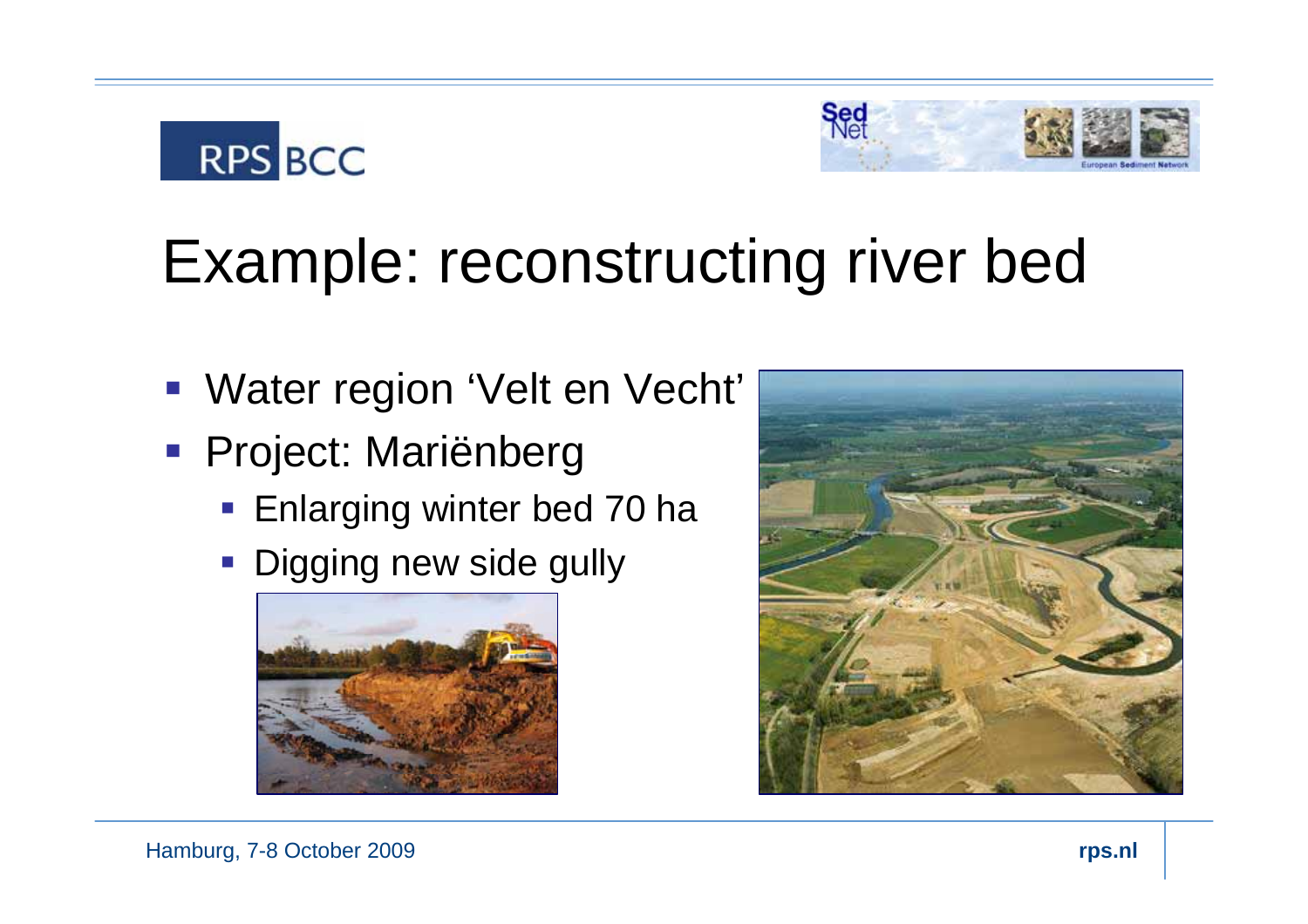

## Example: reconstructing river bed

- **Ecological goals** 
	- **New riparian forest**
	- **New habitats for** macro fauna and fish



- **Hydromorphological improvements** 
	- **More natural river flow (meandering)**
	- **More natural sediment distribution**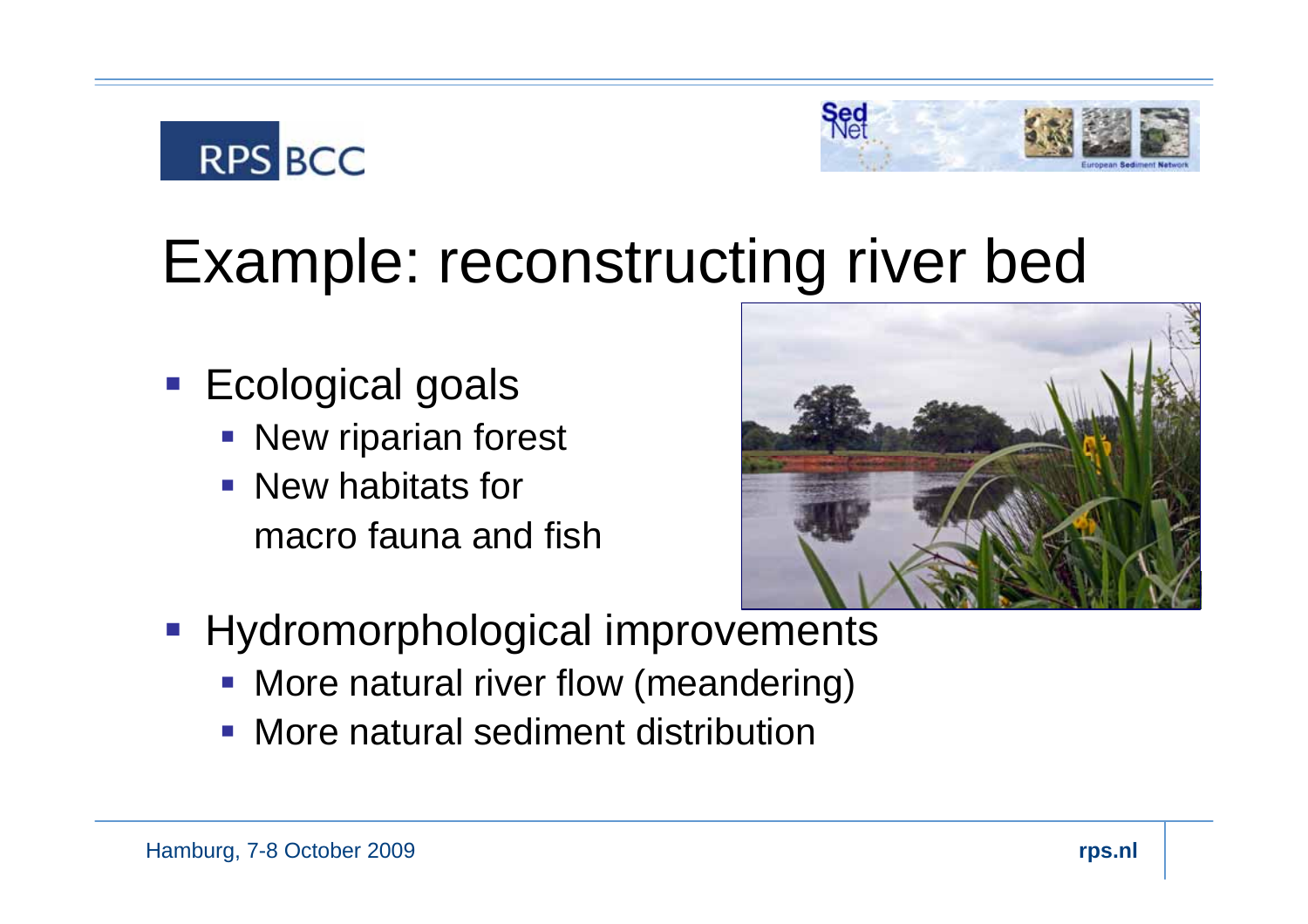



## WFD sediment related measures

- **Examples 2010 2015**
- **State water board (paus-table)** 
	- Lowering flood bed  $-$  1544 ha  $-$  M $\epsilon$  2,4
	- Water soil improvement 12.448 ha M€ 176,0
	- New side gullies - 78 km - M€ 34,3
	- Fish passages 218 sites M€ 23,9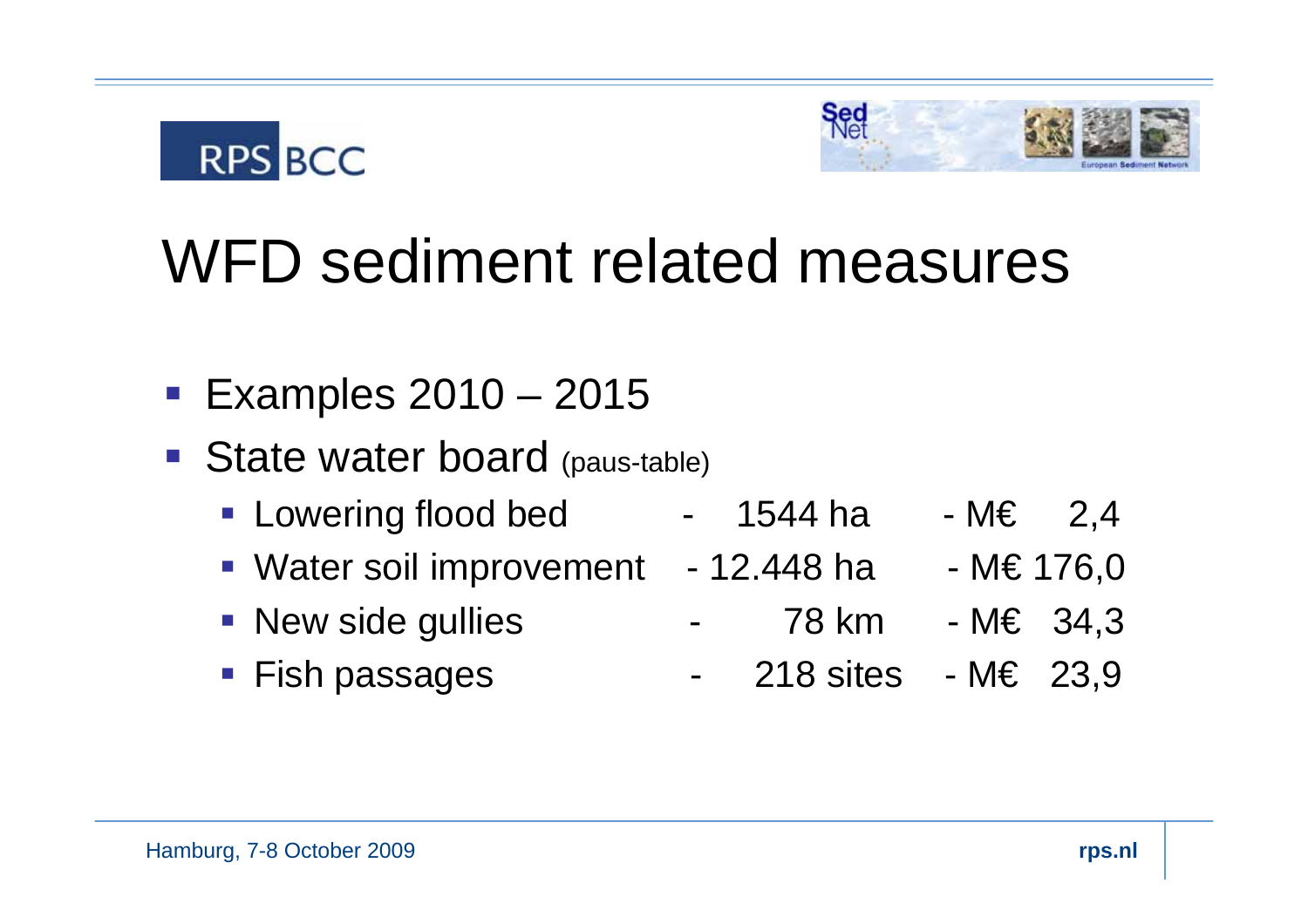



# Challenges!

- **Scientists:** 
	- **Monitor hydromorphological impact?**
	- **Hydromorphological risk assessment?**
	- **Effects WFD measures?**

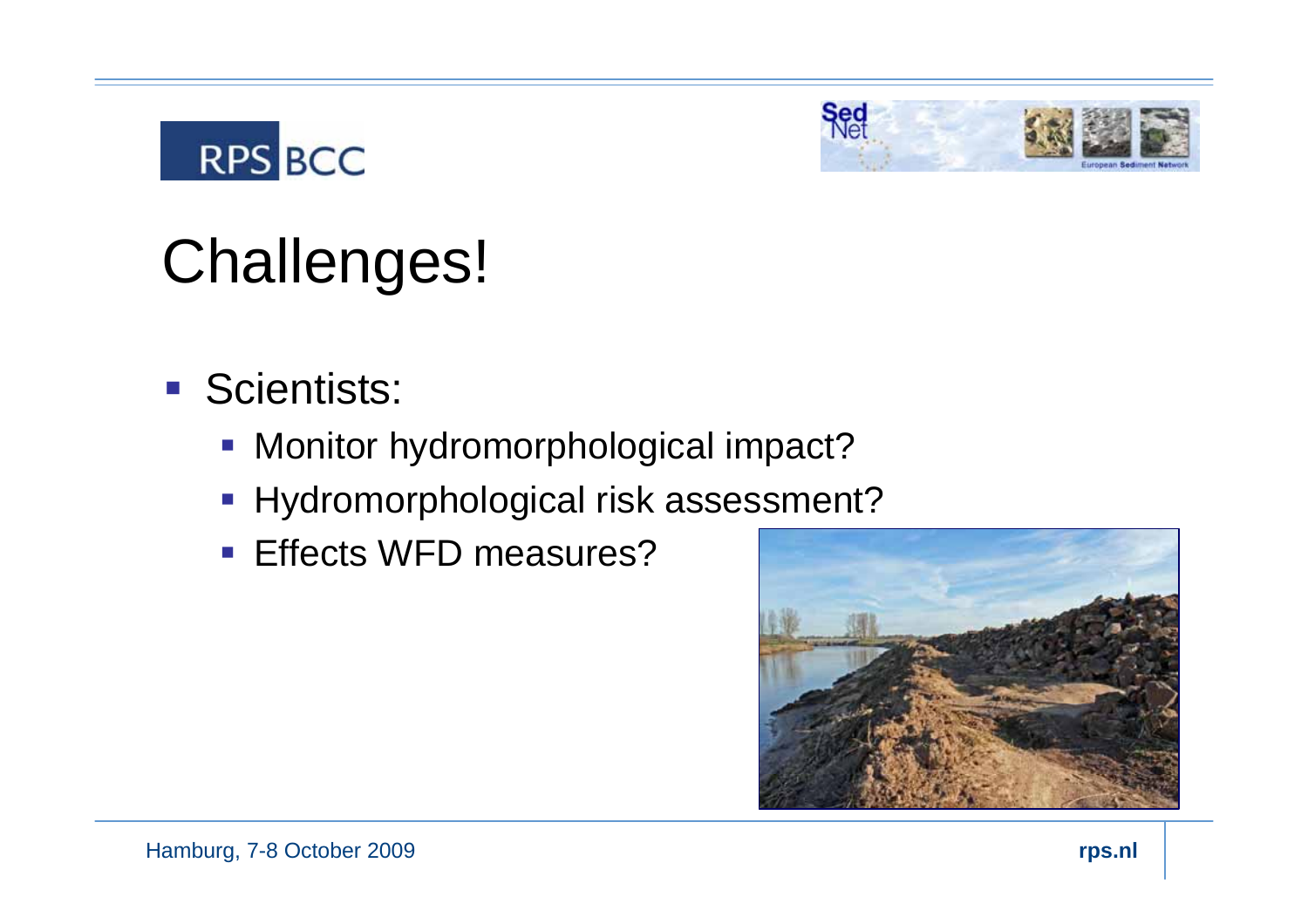



# Challenges!

- **Policy makers:** 
	- Decide on which measures
	- **Allocate money for:** 
		- **Measures**
		- **Monitoring**
		- **Maintenance**
	- **Inform the public!**

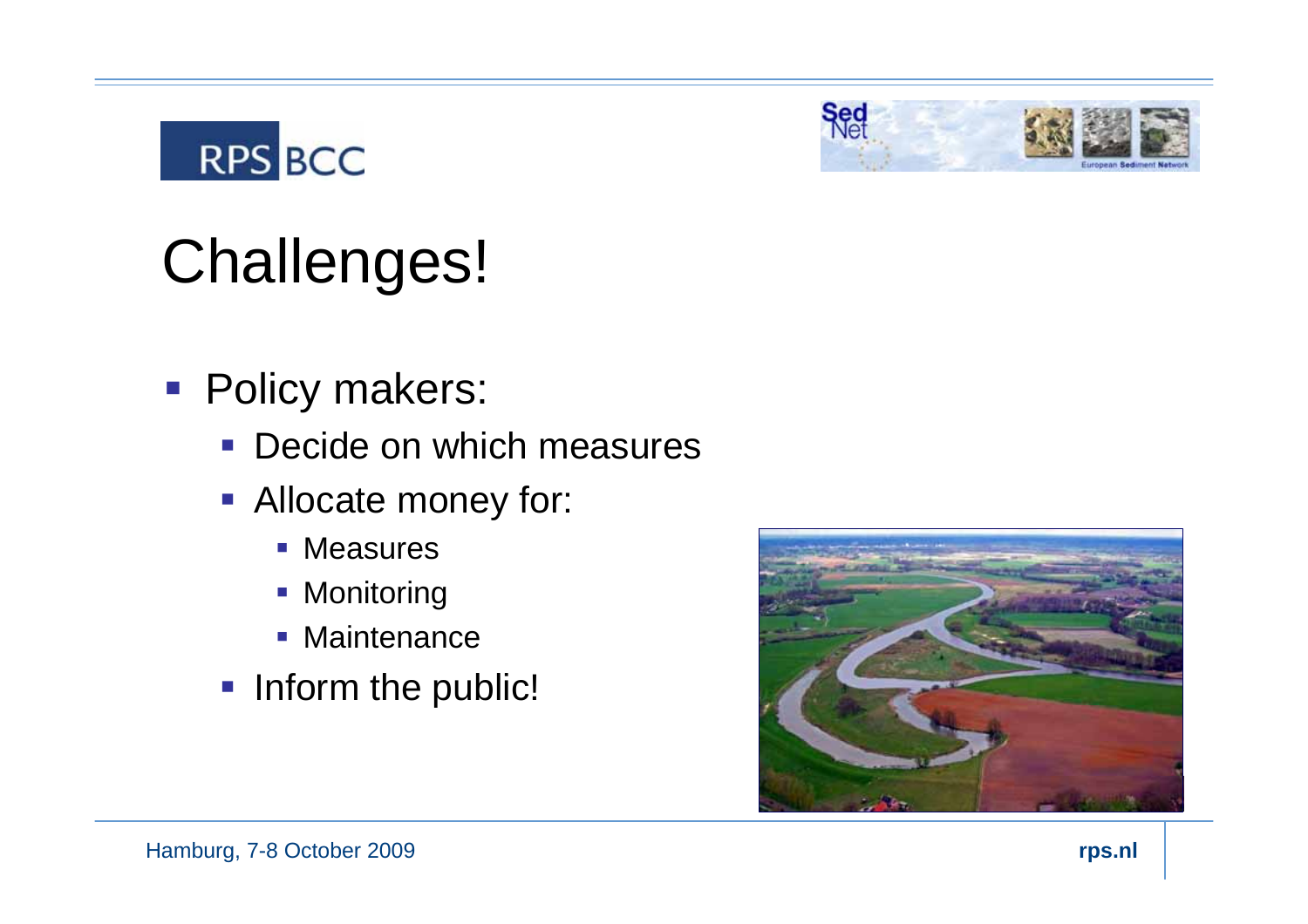

- **Dredgers and contractors** 
	- **Innovative solutions**
	- **Sediment types**
	- **Integrated maintenance** contract
	- **Monitoring methodologies** and techniques



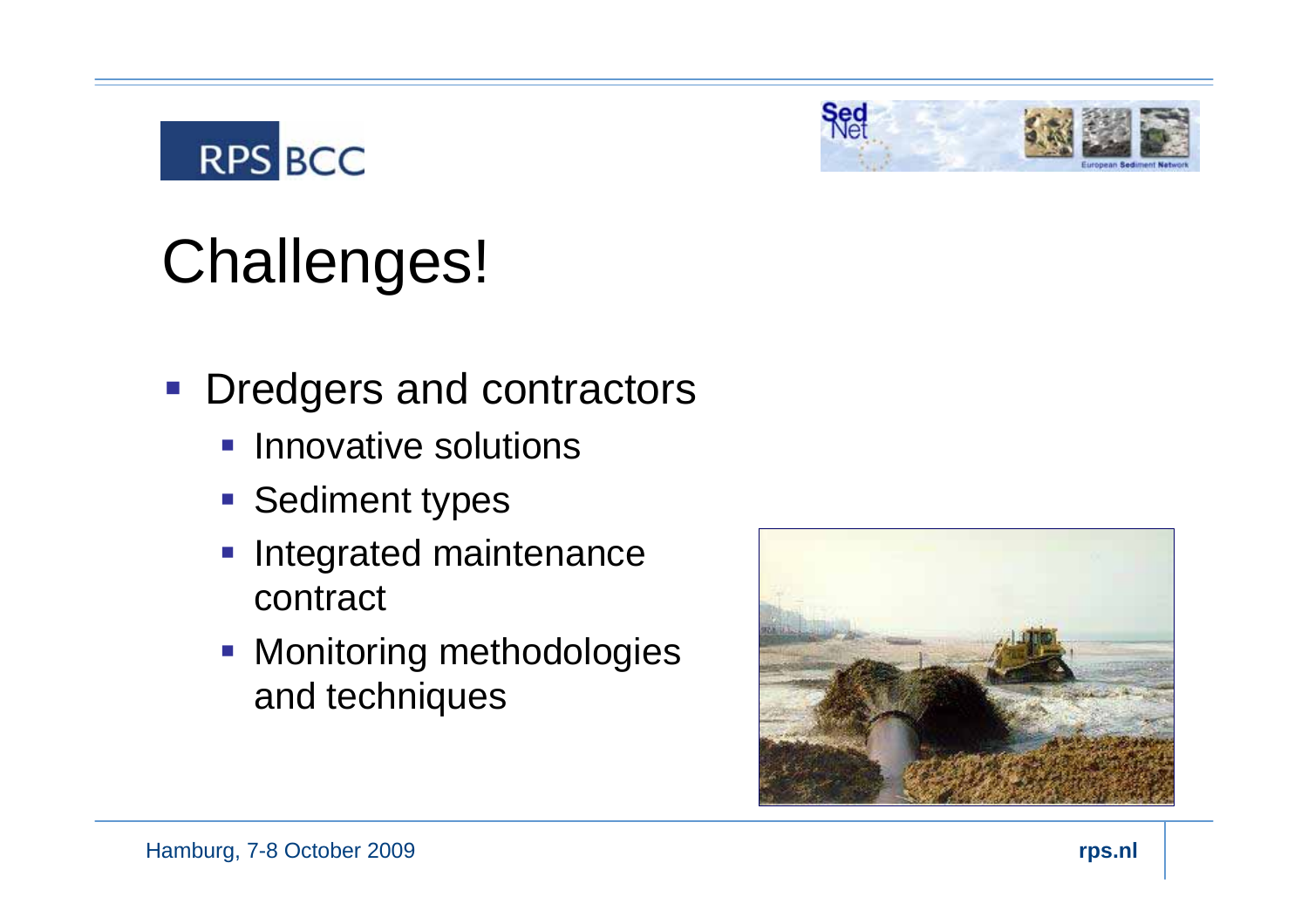



## Where do sediments fit in?

- **Catchment management plans?**
- **Sediment frame work?**
- **Marine Strategy Framework?**
- **Hydromorphology!**

Example dry fall period West Scheldt